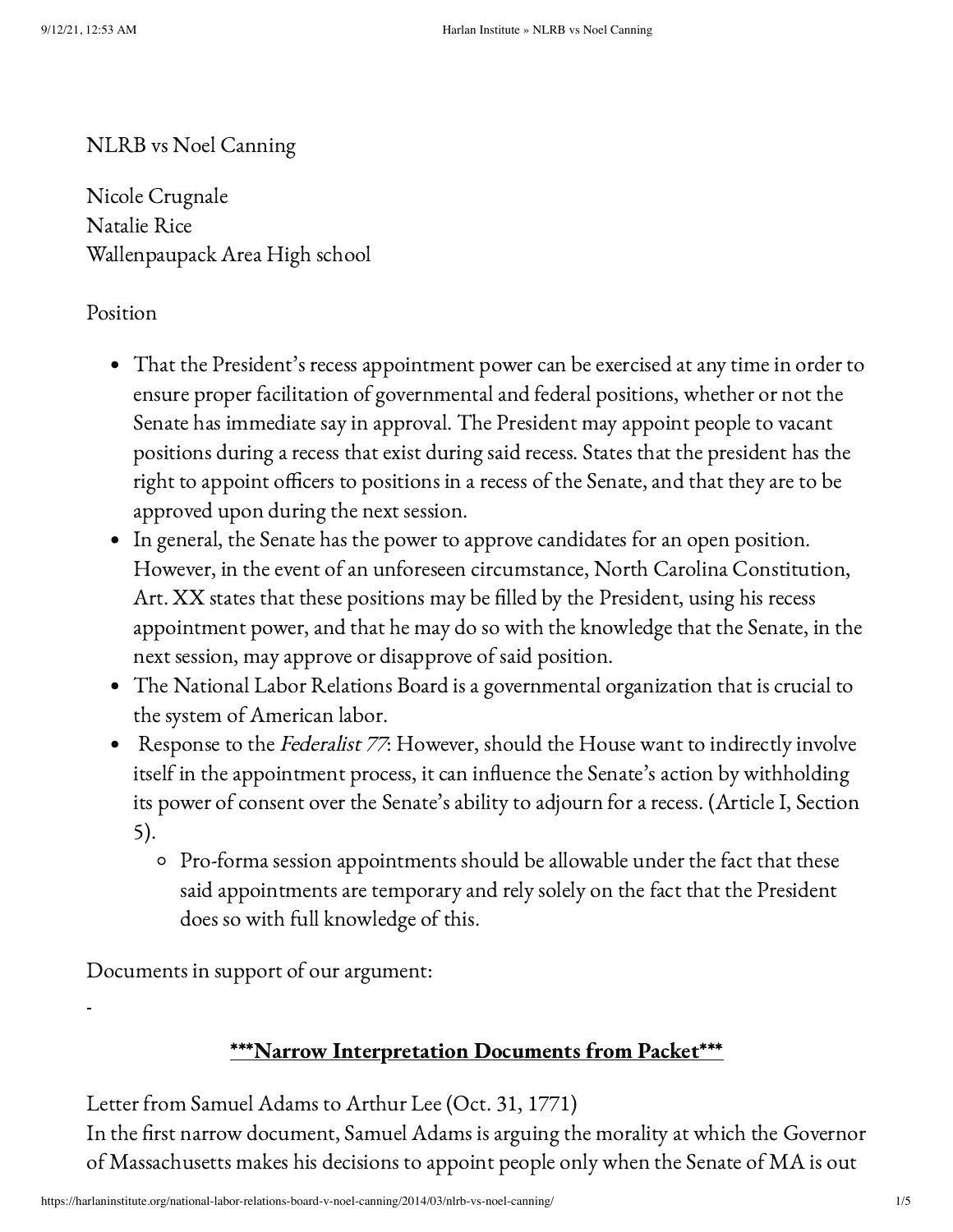of session. In this situation, the Governor is manipulating the recess appointment power to make it in his favor so that he could appoint whom he wanted to without opposition from the Senate. In the current situation with President Obama and the NLRB recess appointments, President Obama did not wait until the Senate was in recess to appoint people. He suggested many candidates for the position prior to the recess appointments and the Senate either turned down or ignored his suggestions. Because of this, when the Senate went into recess, he was able to finally appoint people to the position so that the NLRB could continue to get work done. Although the Governor of Massachusetts did his appointments in correct, but also immoral manner, President Obama's recess appointments are not only correct, but moral as well.

Letter of Cato IV (July 3, 1789)

Here, Cato is stating that without the proper checks and balances of the president to appoint positions, he or she could appoint radical positions and completely overpower the other two branches of government. However, the Senate, once it resumes from its recess, has the power to double-check the president's decision and either keep the appointment in place or overthrow it (The Federalist No. 67). Because the Senate didn't overthrow the decision that the President made to appoint three new NRLB members, the appointments are valid.

Letter from George Washington to William Drayton

Once again, the letter from George Washington is stating that the Senate had the power to overthrow his decision in appointing a new judge to the South Carolina District Court. Washington states "This [for the president to appoint vacancies during recesses of the Senate] is rendered necessary by the Constitution of the United States, which authorizes the President of the United States to fill up such vacances [sic] as may happen during the recess of the Senate-and appointments so made shall expire at the end of the ensuing Session unless confirmed by the Senate". This is stating that the Senate had the power to confirm the President's recess appointments during their next session which stops the appointments from expiring before the end of their session. In the case at hand, President Obama had requested a person to fill the position on the NLRB before the recess, but the Senate denied him. Then, he chose two new people for the position which the Senate also ignored. During the recess of the Senate he chose to fill the position. It was necessary for him to do this because the operations of the NLRB needed to continue and for it to continue the positions needed to be filled. George Washington's argument does not hold in the current situation because if the Senate did not confirm the appointments, they expire before the end of the Senate session. The Noel Canning decision was made before that session expired. Therefore, the appointments were still valid and so was their decision against Noel Canning Corporation.

Edmund Randolph, Opinion on Recess Appointments for President Jefferson (July 7, 1792)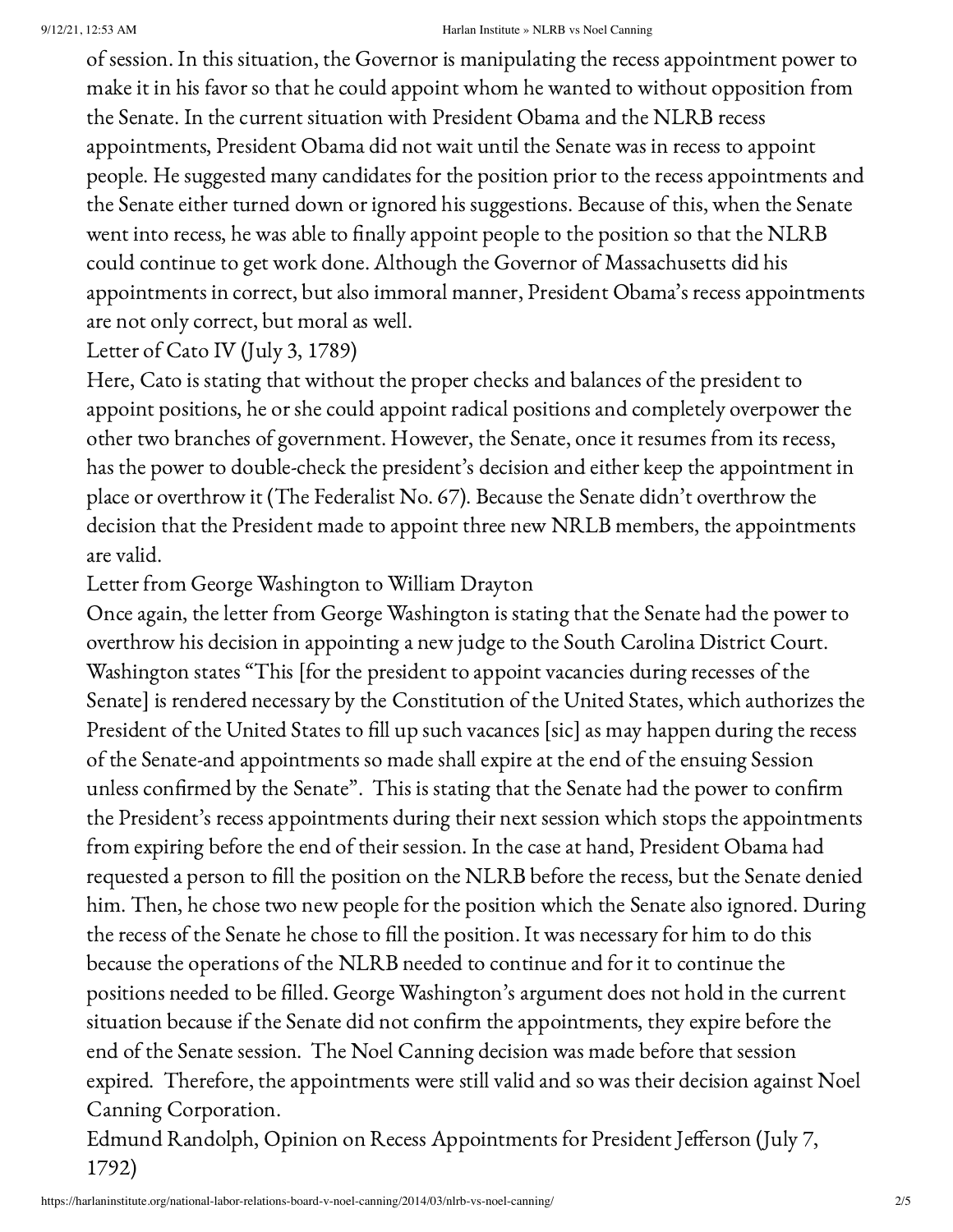In this argument Randolph's side is that vacancy is equal when a position did not exist and when it existed and needs to be filled. However, he is asking: should the president have been able to fill a vacancy without the Senate? This article is merely confusion among the people of the early constitution. Today, the recess appointment power is clear. When the Senate is in a recess, should a position need to be filled, the president has the power to do so. With the position of Washington and Chief Coiner, the position had been made and filled while the Senate was in recess. Therefore, it was still just as vacant as any other position and Washington was correct in appointing someone to fill it without the guidance of the Senate. President Obama had vacant positions open on the NLRB when the Senate went into recess and like Washington did, he was correct in filling those positions as well. Letter from Alexander Hamilton to James McHenry (May 3, 1799)

In this article, the bias of Alexander Hamilton on any of John Adams' decisions is apparent. Hamilton is arguing that vacancy means no new positions can be made by the president's appointment power during a recess of the Senate. This is arguing against a situation similar to the one present in Edmund Randolph's opinion of President Jefferson. Hamilton is saying that the president does not have the power to make a new position, only to fill an old one. He says that vacancy is not that of which was not there before, but was there and is now empty. President Obama did not make new position on the NLRB, he simple filled three old positions that had been empty.

Letter from Gouverneur Morris to W. H. Wells (February 2, 1815)

In this letter Gouverneur Morris is stating that The Constitution intended for the President to get a little leeway when appointing people to positions by avoiding opposition of the Senate and being able to appoint whom he wants at his own free will. He also states that it is an unfair advantage of power for the President to be able to create a position during a recess for a position to fill. Either by making a new position, or firing someone in an old position, it is an unfair use of his power. However, in President Obama's situation, he uses that leeway to his advantage. He did not avoid filling the position until the recess because he had requested people to fill the position while the Senate was in session. He simply filled what the Senate had ignored during the recess. He is using the system fairly and to his advantage. In this way, President Obama had the right to appoint the new members to the NLRB when and how he did.

# \*\*\*Broad Interpretation Documents from Packet\*\*\*

Debate in North Carolina Ratifying Convention, Speech of Archibald Maclaine Archibald Maclaine supported the notion that the Recess Appointment Clause is justifiable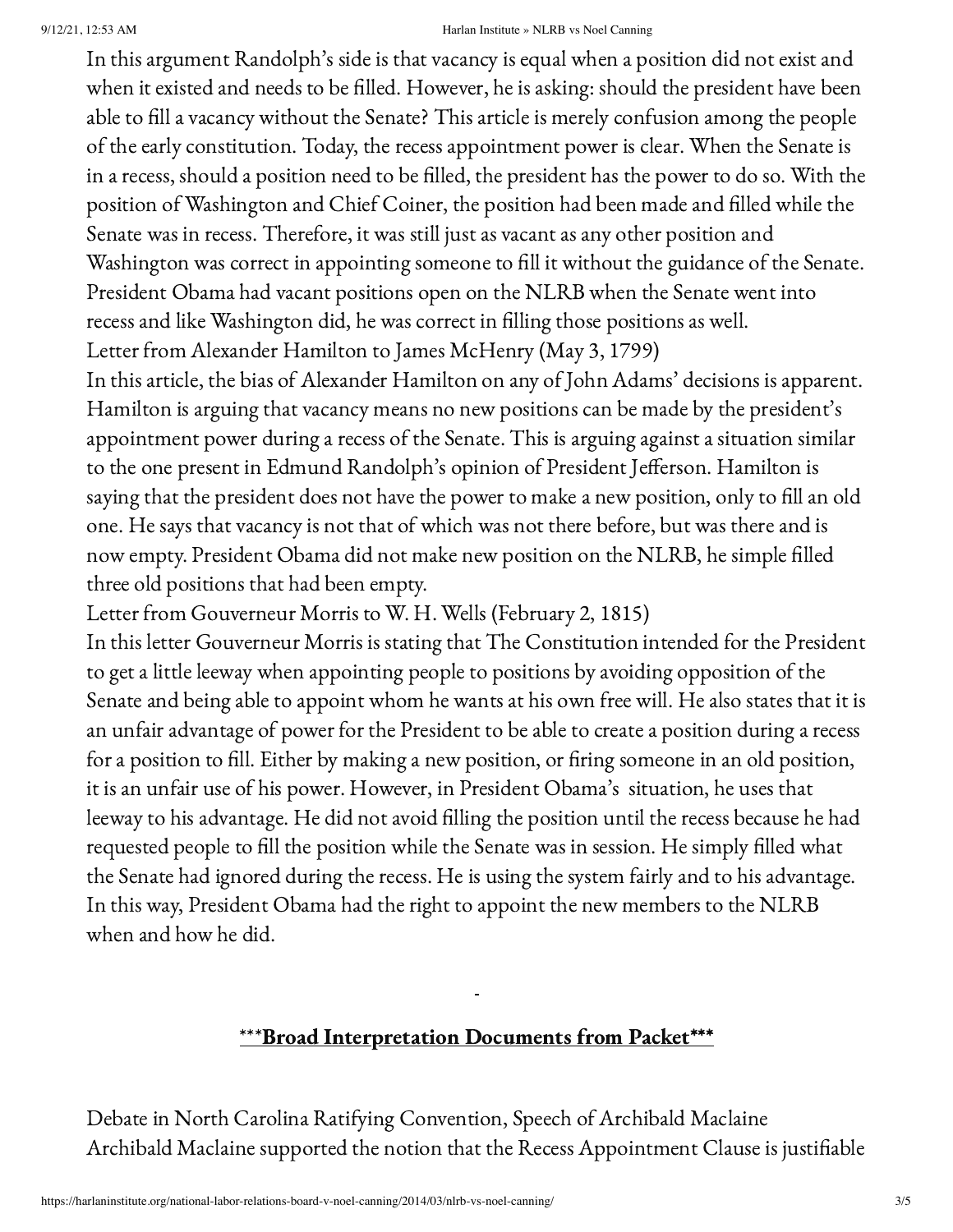in all senses of a Senate recess. He validates the political practice that the Senate is not always in session, and as such, in order to effect change and functionality in the government, the President need not limit appointments to the Senate's schedule. This diction can be supported in relation to this case through the realization that the Noel Canning appointment was made to ensure functionality of the Labor Relations, an integral part of the federal system. In the North Carolina Ratifying Convention, Maclaine confirms that the recess appointments are in fact temporary. He states that these temporary appointments are usually unforeseen, thus garnering a social necessity that may arise during or around a recess of the Senate.

The Federalist No. 67 (Alexander Hamilton)

Alexander Hamilton further confirms in The Federalist 67 that the temporary recess appointments are not only necessary due to the previously mentioned circumstances, but they are also a supplement to the pre-existing Appointments Clause, in which the joint power of Senate and President is outlined. Hamilton goes on to detail in his paper that the temporary appointments shall expire when the Senate reconvenes in their next session. The fact that the appointment in this case did not expire after the recess of the Senate is not representative of the faults in the Recess Appointment power of the President. Rather, it is a legislative flaw, that the Senate lacked in their review of the appointment is not relative to when the appointment was made, as the Senate had the opportunity to approve or deny said temporary individual.

Letter from John Adams to James McHenry, April 16, 1799

John Adams described his power of Recess Appointments that occurred during a session of the Senate. He conveyed to his Secretary of War that his power of Appointment is needbased, and that he need not worry about the validity of the power. He states that, by his interpretation of the Constitution, where and when there occurs a vacancy, it is the job of the President to appoint someone to said position, whether temporary or permanent. This is a valid point for any case regarding the President's Appointment Powers, as the Constitution does state the previous statement. This statement relates to any federal or government- operated position, and as such, is relevant to the case at hand. Adams goes on to state that this power of appointment extends from military positions to any other governmental position. He acknowledges the previous realization that these provisional appointments are to be made with the knowledge that they are made temporarily for the Senate to then confirm.

Joseph Story, Commentaries on the Constitution §1551 (1833)

In this statement, it is confirmed that the ultimate decision on appointment should be made by the President, and that the Senate need only to be a supplemental figure in the decision. The position of this statement represents the concern that difference of opinions on appointment should not be disputed, but should be left to the President. In addition, this statement confirms that those offices that are under dispute because of Senate and